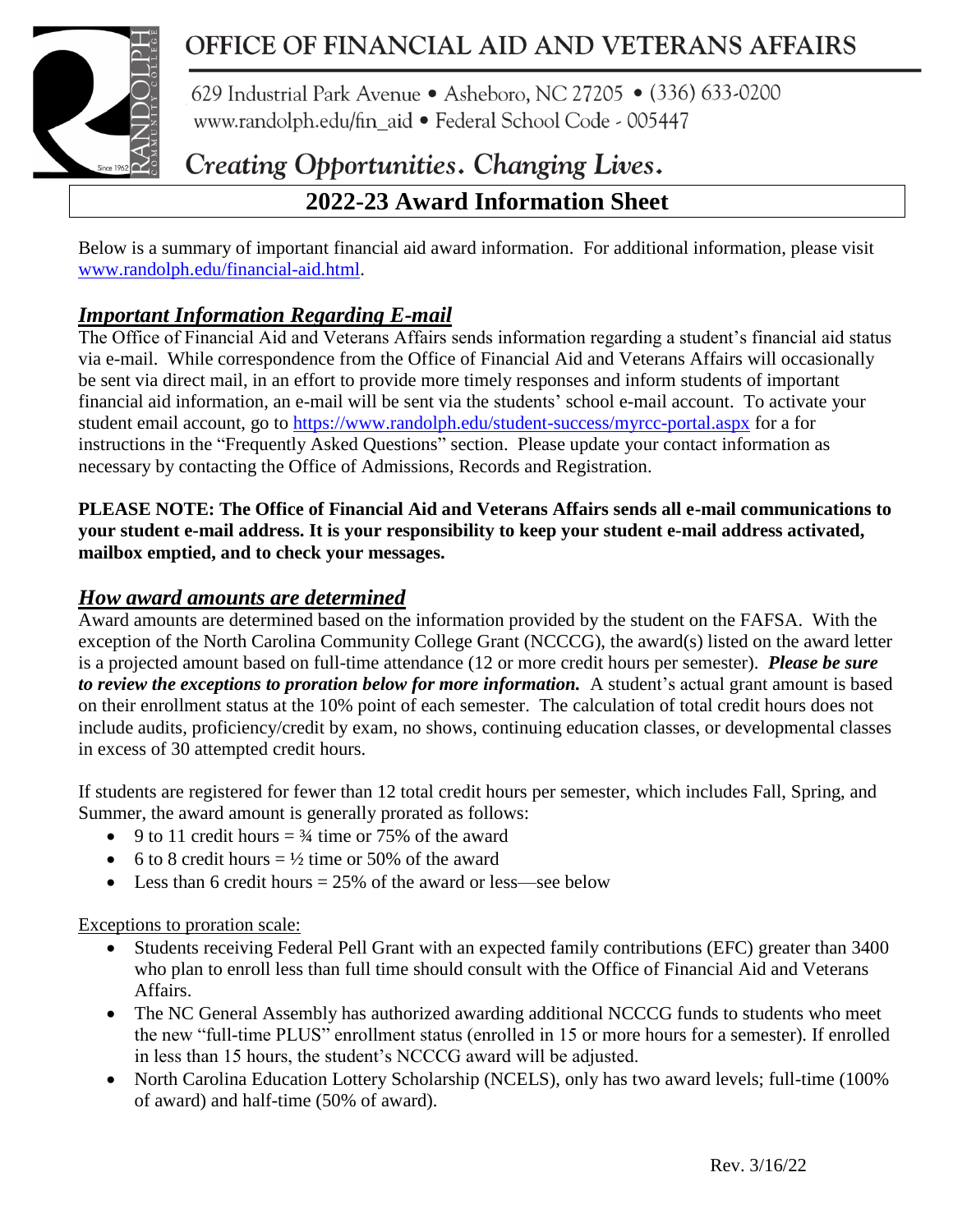• North Carolina Community College Grant (NCCCG) and North Carolina Education Lottery Scholarship (NCELS) prorate, but require at least half-time enrollment.

### *How payments are made toward tuition/fees, books and supplies*

All student award packages are electronically applied to their student account and, if applicable, each student receives a net disbursement check. A student's tuition/fees will be charged automatically against their awarded funds. Students may purchase their books and supplies from the RCC Campus Store using their remaining awarded funds up to ten days prior to classes beginning each term. A student choosing to do so will be able to identify the books and supplies they need and then access their award funds through the college's linked computer system. Please contact the RCC Campus Store or Office of Financial Aid and Veterans Affairs for specific dates and times. If a student's financial aid award is not enough to cover their tuition/fees, they are responsible for paying the difference by the tuition payment due date.

#### *How remaining funds are disbursed*

If a student is eligible to receive any remaining funds after all charges for tuition/fees and books/supplies are deducted, they will be issued a net disbursement check based on a disbursement schedule. This schedule is available each semester in the Office of Financial Aid and Veterans Affairs and also communicated through your RCC student email account.

#### *Financial Literacy*

Financial literacy is defined as the ability to understand money and how to manage it so that a person can make informed financial decisions. Randolph Community College recommends all students, not just those applying for financial assistance, to complete the College Foundation of North Carolina's "Financial Basics for High School and Beyond" online course. The course is free and will help students gain financial knowledge that can change their lives. Students can access this course by going to [https://basics.financialliteracy101.org/.](https://basics.financialliteracy101.org/)

## *Additional Information*

**Late Start Classes:** If a student registers for classes that have a later start date during the term than the first day of the term (i.e. Fall semester begins 8/15, class starts 10/11), award funds will not be available for those classes until the student's class attendance/participation has been confirmed for those classes. Therefore, if the student is not attending classes full-time, for example, at the beginning of the term, but will be once the late start class begins, their award will be prorated to match class attendance/participation at the beginning of the term and then increased to full-time once their class attendance/participation has been confirmed for the class.

**Satisfactory Academic Progress Policy for Financial Aid:** All financial aid recipients are required to meet satisfactory academic progress (SAP) according to Federal regulations and policies set by Randolph Community College (RCC). The intent of these policies is to ensure that students who are receiving financial aid are making measurable progress toward completion of an approved degree, diploma, or certificate program in a reasonable period of time and within a reasonable number of credit hours attempted in their program of study. For additional information regarding this policy please visit [www.randolph.edu/financial-aid/maintaining-your-aid-eligibility.aspx.](http://www.randolph.edu/financial-aid/maintaining-your-aid-eligibility.aspx)

**Drops/Withdrawals:** If a student withdraws, drops, or ceases attendance in all of their classes prior to completing 60% of the semester, they will in most instances be required to return funds to the college and/or the U.S. Department of Education. If there are questions about dropping/withdrawing from any course(s), students should contact the Office of Financial Aid and Veterans Affairs. If a student registers for classes at RCC and does not plan to attend, it is their responsibility to drop the classes prior to the date classes begin.